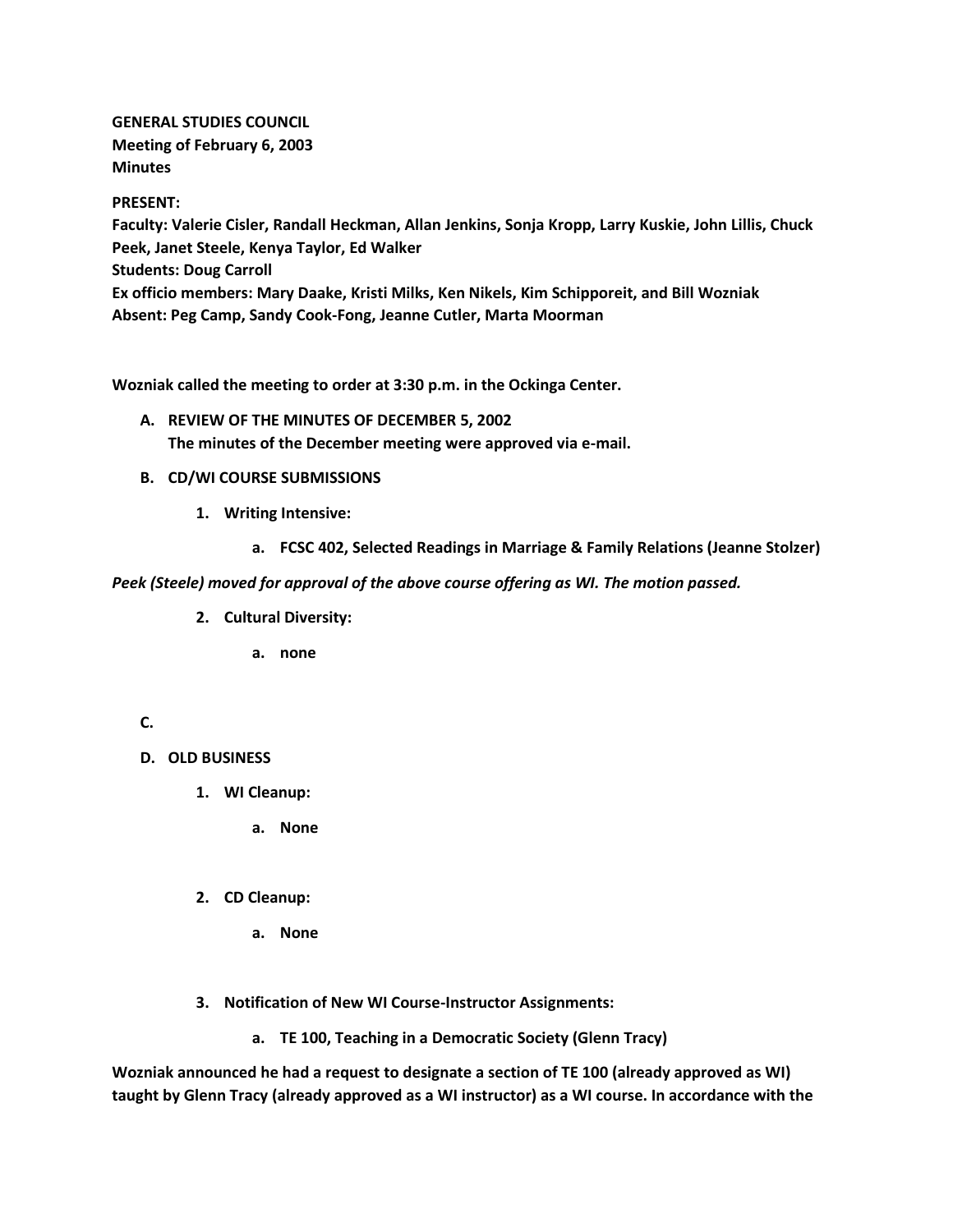**policy established at the last meeting, he was notified of the new assignment and was sent a course syllabus. These new designations will be announced at the General Studies Council meetings to provide a written record.**

> **4. Reconsideration of Policy Concerning Department Chair Clerical Errors Wozniak asked the Council to reconsider the tabled motion from the December meeting. The motion read:**

**"If a course had been approved for WI status and had been offered by an approved WI instructor, but the Department Chair or Program Director did not list the course as WI in the schedule for a particular semester, then the Chair of the Department or Program may request to have the course designated as WI retroactively. (All approvals for WI status were obtained before the beginning of the course in question.) The request must be approved by the General Studies Council before the changes can be recorded at the Registrar's Office."**

**The difficulty remained in how to implement the changes. Wozniak suggested that the Department Chairs assume responsibility for notifying the students and their advisors of the WI credit and the fact that it will not show up on computerized degree audits. He also offered to keep track of the class rosters of those courses, so that individual cases can be handled when problems crop up. Jenkins suggested that a Web page located on the General Studies Web Site be developed. It could list these courses.**  *Walker (Jenkins) moved approval. The motion passed.*

## **E. NEW BUSINESS**

- **1. Forms for CD, WI, and Student Appeals: This item was postponed until a later meeting.**
- **2. Information Concerning Web Page Redesign: Wozniak distributed a list of Frequently Asked Questions (FAQs) that will constitute a portion of the redesigned Web Site for General Studies. He asked for input from the Council concerning these questions and other features they might like to see.**
- **3. Consideration of Recommendations from 2002 Academic Program Review: Wozniak distributed a list of the recommendations from the 2001 General Studies Program Review. The suggestions are viewable on the web at <http://www.unk.edu/factbook/index.php?id=4035> The recommendations will form the basis of future agenda items and considerations by the Council. Wozniak will also send out the recommendations from the previous program review which was completed in 1988.**
- **4. Initial discussion of an upcoming capstone course proposal: Wozniak described a course, currently being reviewed by the NSS Academic Policy Committee, which could serve as a model for the GS Capstone course. The course is derived from a program supported by AAC&U called SENCER (Science Education for New Civic Engagement and Responsibility.) The course will be team taught this summer by Drs. Mike Mosher (Chemistry), Kerri Skinner (Biology), Joan Blauwkamp**